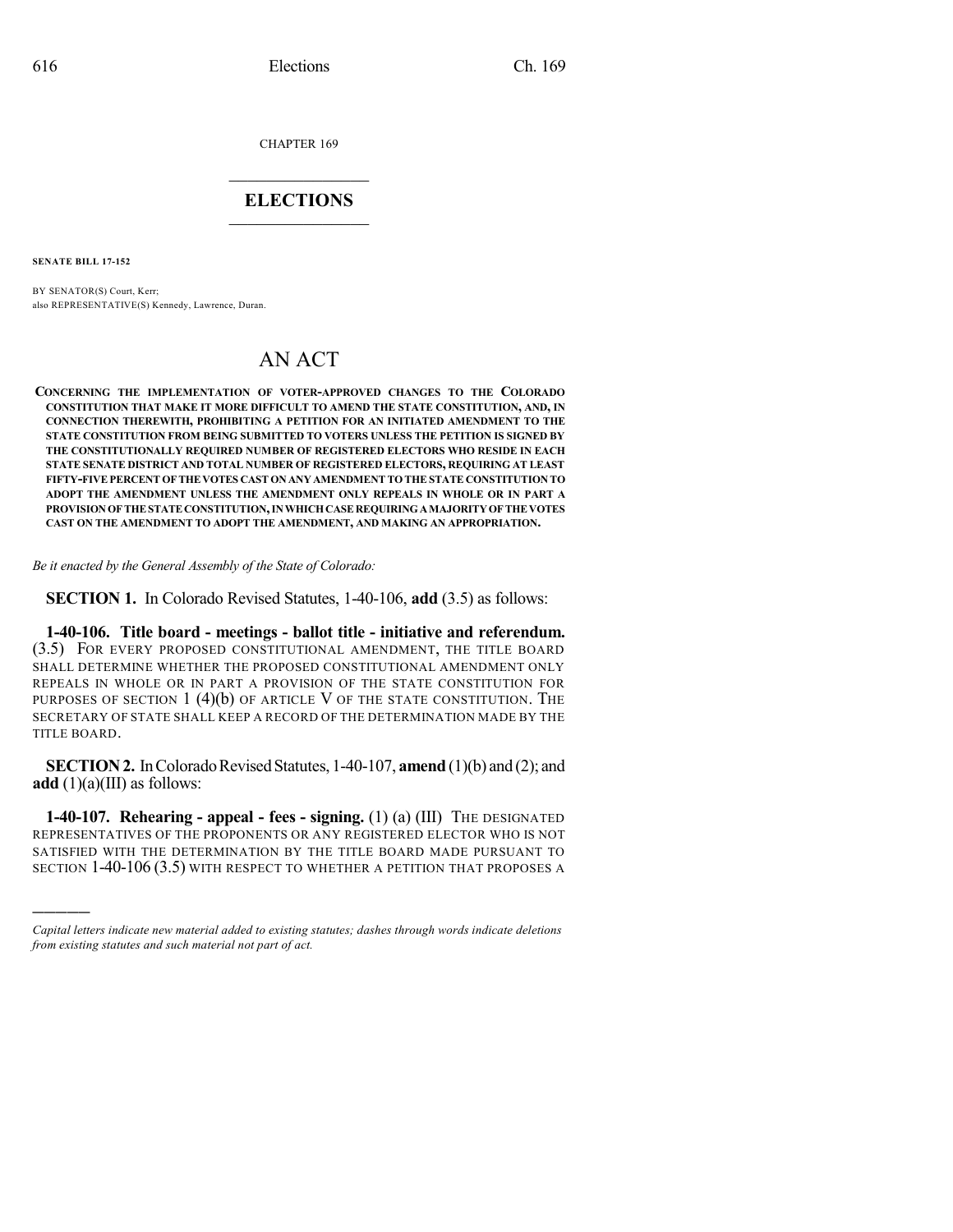## Ch. 169 Elections 617

CONSTITUTIONAL AMENDMENT ONLY REPEALS IN WHOLE OR IN PART A PROVISION OF THE STATE CONSTITUTION MAY FILE A MOTION FOR A REHEARING WITH THE SECRETARY OF STATE WITHIN SEVEN DAYS AFTER THE TITLES AND SUBMISSION CLAUSE FOR THE INITIATIVE PETITION ARE SET ON THE GROUNDS THAT THE DETERMINATION IS INCORRECT.

(b) A motion for rehearing must be typewritten and set forth with particularity the grounds for rehearing. If the motion claims that the petition contains more than a single subject, then the motion must, at a minimum, include a short and plain statement of the reasons for the claim. If the motion claims that the title and submission clause set by the title board are unfair or that they do not fairly express the true meaning and intent of the proposed state law or constitutional amendment, then the motion must identify the specific wording that is challenged. If the motion claims that an estimate in the abstract is incorrect, the motion must include documentation that supports a different estimate. If the motion claims that the abstract is misleading or prejudicial or does not comply with the statutory requirements, the motion must specifically identify the specific wording that is challenged or the requirement at issue. The title board may modify the abstract based on information presented at the rehearing. IF THE MOTION CLAIMS THAT THE DETERMINATION OF WHETHER THE PETITION THAT PROPOSES A CONSTITUTIONAL AMENDMENT ONLY REPEALS IN WHOLE OR IN PART A CONSTITUTIONAL PROVISION IS INCORRECT, THE MOTION MUST INCLUDE A SHORT AND PLAIN STATEMENT OF THE REASONS FOR THE CLAIM.

(2) If any person presenting OR THE DESIGNATED REPRESENTATIVES OF THE PROPONENTS OF an initiative petition for which amotion for a rehearing isfiled, any registered elector who filed a motion for a rehearing pursuant to subsection (1) of this section, or any other registered elector who appeared before the title board in support of or in opposition to a motion for rehearing is not satisfied with the ruling of the title board upon the motion, then the secretary of state shall furnish such person, upon request, a certified copy of the petition with the titles and submission clause of the proposed law or constitutional amendment,  $\sigma$ r the abstract, OR THE DETERMINATION WHETHER THE PETITION REPEALS IN WHOLE OR IN PART A CONSTITUTIONAL PROVISION, together with a certified copy of the motion for rehearing and of the ruling thereon. If filed with the clerk of the supreme court within seven days thereafter, the matter shall be disposed of promptly, consistent with the rights of the parties, either affirming the action of the title board or reversing it, in which latter case the court shall remand it with instructions, pointing out where the title board is in error.

**SECTION 3.** In Colorado Revised Statutes, 1-40-109, **amend** (1) as follows:

**1-40-109. Signatures required - withdrawal.** (1) (a) No petition for any initiated law or amendment to the state constitution shall be IS of any force or effect, nor shall the proposed law or amendment to the state constitution be submitted to the people of the state of Colorado for adoption or rejection at the polls, as is by law provided for, unless the petition for the submission of the initiated law or amendment to the state constitution is signed by the number of REGISTERED electors required by SECTION 1 (2) OF ARTICLE  $\overline{V}$  OF the state constitution.

(b) NO PETITION FOR ANY INITIATED AMENDMENT TO THE STATE CONSTITUTION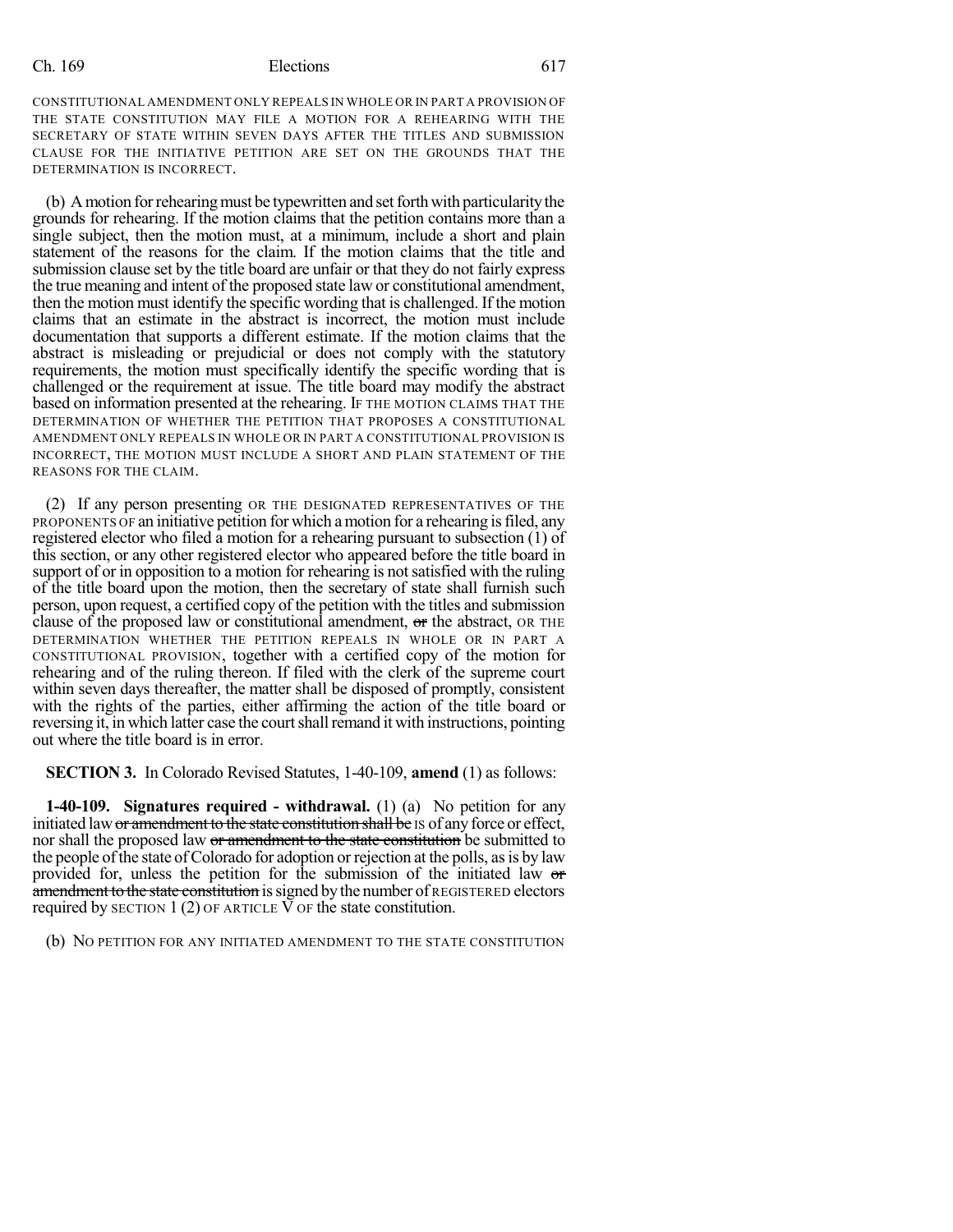618 Elections Ch. 169

IS OF ANY FORCE OR EFFECT, NOR SHALL THE INITIATED AMENDMENT TO THE STATE CONSTITUTION BE SUBMITTED TO THE PEOPLE OF THE STATE OF COLORADO FOR ADOPTION OR REJECTION AT THE POLLS, AS IS BY LAW PROVIDED FOR, UNLESS THE PETITION FOR THE SUBMISSION OF THE INITIATED AMENDMENT TO THE STATE CONSTITUTION IS SIGNED BY THE NUMBER OF REGISTERED ELECTORS REQUIRED BY THE STATE CONSTITUTION WHO RESIDE IN EACH STATE SENATE DISTRICT IN COLORADO, SO LONG AS THE TOTAL NUMBER OF REGISTERED ELECTORS WHO HAVE SIGNED THE PETITION IS AT LEAST THE NUMBER OF REGISTERED ELECTORS REQUIRED BY SECTION 1(2) OF ARTICLE V OF THE STATE CONSTITUTION. FOR PURPOSES OF THIS SUBSECTION  $(1)(b)$ , THE NUMBER AND BOUNDARIES OF THE STATE SENATE DISTRICTS ARE THOSE IN EXISTENCE, AND THE NUMBER OFREGISTERED ELECTORS IN THE STATE SENATE DISTRICTS IS THOSE REGISTERED, AT THE TIME THE FORM OF THE PETITION IS APPROVED FOR CIRCULATION IN ACCORDANCE WITH SECTION  $1-40-113$  (1)(a).

**SECTION 4.** In Colorado Revised Statutes, 1-40-113, **add** (1)(c) as follows:

**1-40-113. Form - representatives of signers.** (1) (c) THE SECRETARY OF STATE SHALL NOTIFY THE PROPONENTS AT THE TIME A PETITION FORMAT FOR AN INITIATED AMENDMENT TO THE STATE CONSTITUTION IS APPROVED PURSUANT TO SUBSECTION (1)(a) OF THIS SECTION OF THE NUMBER AND BOUNDARIES OF THE STATE SENATE DISTRICTS IN EXISTENCE AND THE NUMBER OF REGISTERED ELECTORS IN EACH STATE SENATE DISTRICT AT THE TIME OF APPROVAL.

**SECTION 5.** In Colorado Revised Statutes, 1-40-116, **amend** (4) as follows:

**1-40-116. Validation - ballot issues - random sampling - rules.** (4) (a) The secretary of state shall verify EXAMINE the signatures on the petition by use of random sampling. The random sample of signatures to be verified shall EXAMINED MUST be drawn so that every signature filed with the secretary of state shall be IS given an equal opportunity to be included in the sample. The secretary of state is authorized to engage in rule-making to establish the appropriate methodology for conducting such random sample.

(b) (I) The random sampling shall TO VALIDATE SIGNATURES ON A PETITION PROPOSING AN INITIATED LAW MUST include an examination of no less than five percent of the signatures, but in no event less FEWER than four thousand signatures. If the random sample verification EXAMINATION establishes that the number of valid signatures is ninety percent or less of the number of registered eligible electors needed to find the petition sufficient, the SECRETARY OF STATE SHALL DEEM THE petition shall be deemed to be not sufficient. If the random sample verification establishes that the number of valid signatures totals one hundred ten percent or more of the number of required signatures of registered eligible electors, the SECRETARY OF STATE SHALL DEEM THE petition shall be deemed sufficient. If the random sampling SAMPLE shows the number of valid signatures to be more than ninety percent but lessthan one hundred ten percent of the number ofsignatures of registered eligible electors needed to declare the petition sufficient, the secretary of state shall order the examination and verification VALIDATION of each signature filed.

(II) THE RANDOM SAMPLING TO VALIDATE SIGNATURES ON A PETITION PROPOSING AN AMENDMENT TO THE STATE CONSTITUTION MUST INCLUDE AN EXAMINATION OF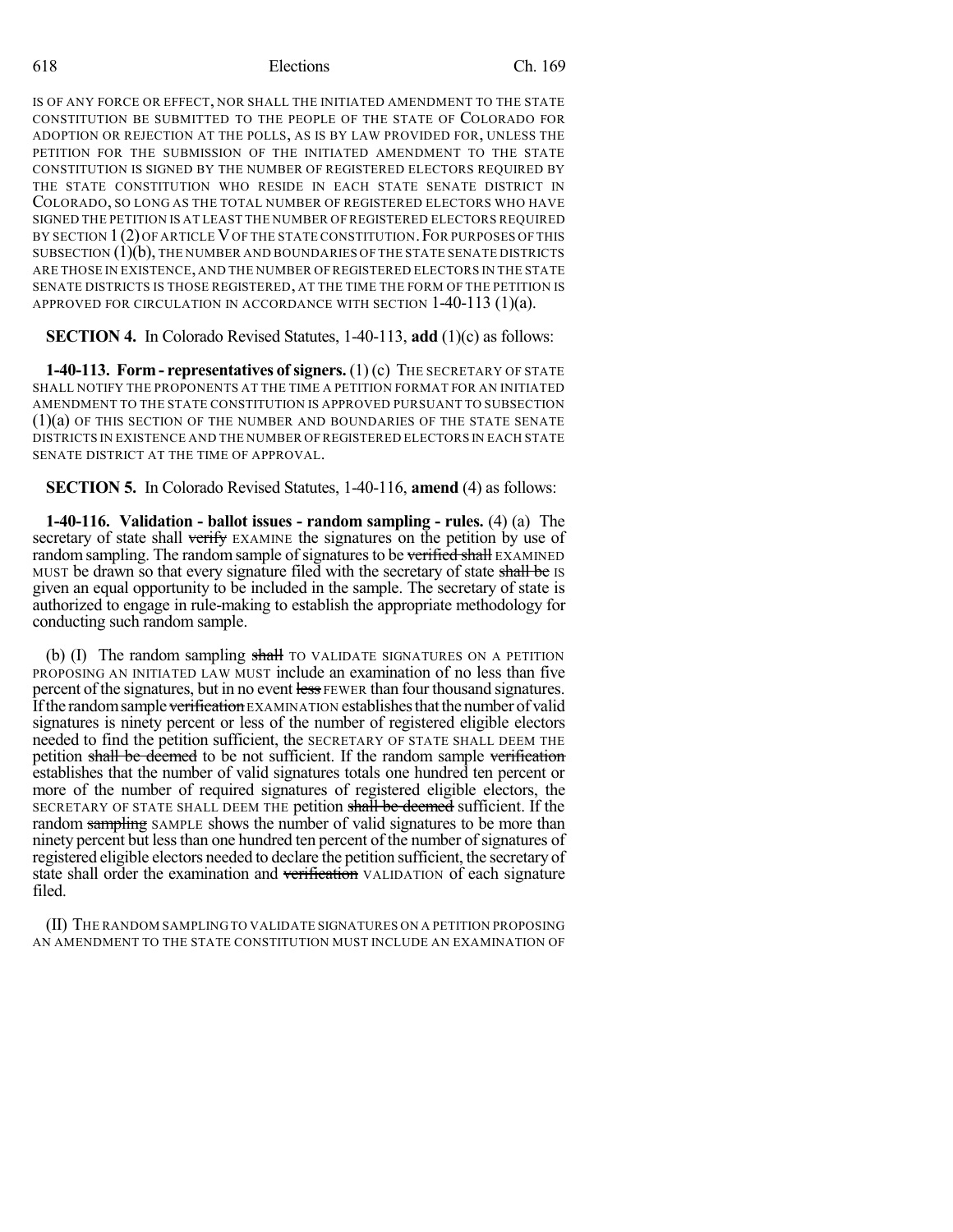## Ch. 169 Elections 619

NO FEWER THAN FIVE PERCENT OF THE SIGNATURES, BUT IN NO EVENT LESS THAN FOUR THOUSAND SIGNATURES. IF THE RANDOM SAMPLE ESTABLISHES THAT THE NUMBER OF VALID SIGNATURES IS NINETY PERCENT OR LESS OF THE NUMBER OF REGISTERED ELECTORS REQUIRED BY SECTION  $1(2)$  of article V of the state CONSTITUTION TO FIND THE PETITION SUFFICIENT, THE SECRETARY OF STATE SHALL DEEM THE PETITION TO BE NOT SUFFICIENT. IF THE RANDOM SAMPLE SHOWS THE NUMBER OF VALID SIGNATURES TO BE MORE THAN NINETY PERCENT OF THE NUMBER OF REGISTERED ELECTORS REQUIRED BY SECTION 1 (2) OF ARTICLE V OF THE STATE CONSTITUTION TO DECLARE THE PETITION SUFFICIENT, THE SECRETARY OF STATE SHALL ORDER THE EXAMINATION OF EACH SIGNATURE FILED.

**SECTION 6.** In Colorado Revised Statutes, **amend** 1-40-117 as follows:

**1-40-117. Statement of sufficiency - cure.** (1) After examining the petition:

(a) IF THE PETITION PROPOSES A LAW, the secretary ofstate shall issue a statement astowhether a sufficient number of valid signatures appearsto have been submitted to certify the petition to the ballot; OR

(b) IF THE PETITION PROPOSES AN AMENDMENT TO THE STATE CONSTITUTION, THE SECRETARY OF STATE SHALL ISSUE A STATEMENT AS TO WHETHER A SUFFICIENT NUMBER OF VALID SIGNATURES FROM EACH STATE SENATE DISTRICT AND A SUFFICIENT TOTAL NUMBER OF VALID SIGNATURES APPEAR TO HAVE BEEN SUBMITTED TO CERTIFY THE PETITION TO THE BALLOT.

(2) If the petition PROPOSES AN INITIATED LAW AND was verified VALIDATED by random sample, the statement shall MUST contain the total number of signatures submitted and whether the number of signatures presumed valid was ninety percent of the required total or less or one hundred ten percent of the required total or more.

(3) (a) If the secretary declares that the petition appears not to have a sufficient number of valid signatures, the statement issued by the secretary shall MUST specify the number of sufficient and insufficient signatures. The secretary shall identify by section number and line number within the section those signatures found to be insufficient and the grounds for the insufficiency. Such information shall be kept on file for public inspection in accordance with section 1-40-118.

(b) In the event the secretary of state issues a statement declaring that a petition, having first been submitted with the required number of signatures, appears not to have a sufficient number of TOTAL valid signatures, A SUFFICIENT NUMBER OF VALID SIGNATURES IN ONE OR MORE STATE SENATE DISTRICTS, OR BOTH, AS APPLICABLE, the designated representatives of the proponents may cure the insufficiency by filing an addendum to the original petition for the purpose of offering such number of additional signatures as will cure the insufficiency. No addendum offered as a cure shall be considered unless the addendum conforms to requirements for petitions outlined in sections 1-40-110, 1-40-111, and 1-40-113 and unless the addendum is filed with the secretary of state within the fifteen-day period after the insufficiency is declared and unless filed with the secretary of state no later than three months and three weeks before the election at which the initiative petition is to be voted on. All filings under this paragraph  $(b)$  SUBSECTION (3)(b) shall be made by 3 p.m. on the day of filing. Upon submission of a timely filed addendum, the secretary of state